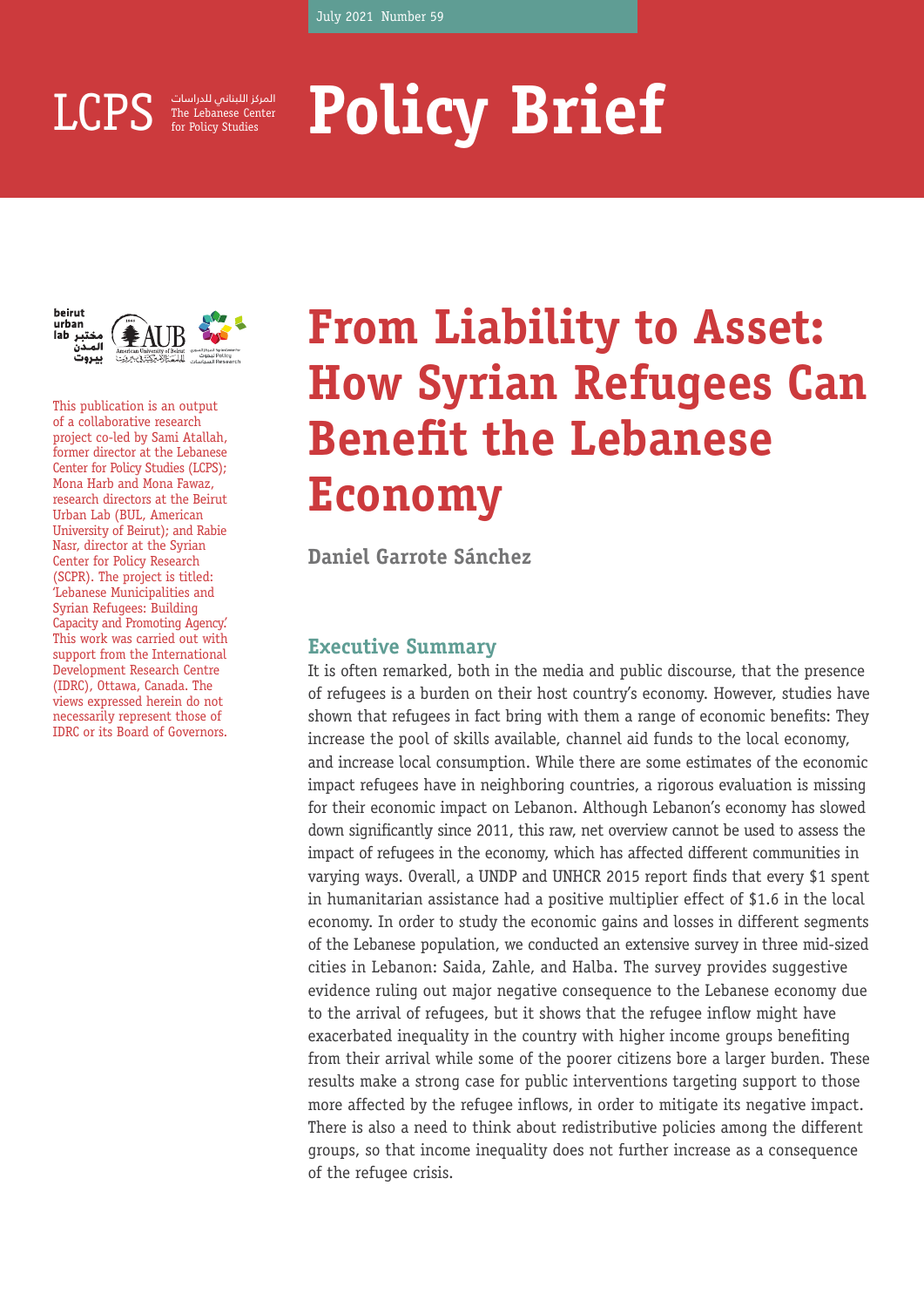# **Introduction**

Both the media and the prevailing political discourse in Lebanon portray the presence of refugees as a burden on the economy. Refugees are blamed for generating competition in the labor market, in particular for the informal lowskilled jobs, and for increasing the usage of public services and infrastructure, which were both already underperforming prior to the arrival of refugees compared to other countries with similar levels of economic development. 1 Initial estimates of the costs for the government's finances suggested that public expenditures had risen by \$1.1 billion, while revenues dropped significantly. <sup>2</sup> For the years 2012-14, the World Bank estimated the refugee crisis to have cost between \$308-\$340 million, primarily through healthcare, education, and social safety nets, and \$589 million on infrastructure, such as roads, electricity, water, and sanitation.

The excessive focus on the cost among politicians and the media has often masked another simultaneous reality: Refugees have also brought with them other opportunities for the country. First, they increased the supply of skills available in Lebanon. Secondly, many Lebanese firms benefit from having access to a pool of workers that have lower earnings, which allowed them to either reduce prices or increase profits. Moreover, the large influx of aid—more than \$1 billion annually since 2013<sup>3</sup>—provided a large boost to the Lebanese economy. Most of the aid flows came in the form of cash to refugees that, given their limited resources, is mostly spent and not saved. In both cases, this aid increased local consumption, as most goods were bought in Lebanon. <sup>4</sup> This large increase in consumption provided a boost in the demand for products, which benefited Lebanese firms, especially those in sectors related to food or housing. Foreign aid has also financially supported the government increase in public spending, as it is shown in the World Bank's IDA project to fund the expansion of the school system to facilitate wider access to education.

Assessing the net impact of refugees is complicated and requires taking into consideration both costs and benefits. While there are some estimates of the economic impact refugees have in neighboring countries, a rigorous evaluation on their economic impact in Lebanon is missing, mostly due to data scarcity. In this policy brief we attempt to approximate the impact the presence of refugees on economic activity, using data on the night-time light intensity across the different municipalities in Lebanon that faced different degrees of refugee inflows.

However, it is important to move beyond the debate on the net impact on the total economy, in order to understand the asymmetric economic impact the presence of refugees has on different groups in Lebanon. In order to study the economic gains and losses in different segments of the Lebanese population,

**1** Garrote-Sanchez, D. 2018. 'Combating Corruption, a Necessary Step Toward Improving Infrastructure.' Lebanese Center for Policy Studies.

**2** World Bank. 'Lebanon - Economic and Social Impact Assessment of the Syrian Conflict.' https://documents. worldbank.org/en/publication/documents-reports/documentdetail/ 925271468089385165/lebanoneconomic-and-social-impact-assessment-of-the-syrian-conflict.

#### **3**

According to the Lebanese Crisis Response Plan (LCRP) and Financial Tracking Service (FTS), the amount of international aid received by Lebanon rose from \$44 million in 2011 to \$162 million in 2012 and \$1.04 billion in 2013. It then stabilized at about \$1.1-\$1.3 billion every year between 2014 and 2018. The World Bank has also created a specific concessional financing facility for Lebanon and Jordan and granted them access to IDA lending, both providing loans at reduced interest rates. The former facility has facilitated more than \$2.5 billion between 2016 and 2018 for the two countries. See: World Bank. 2019. 'Rewriting the Rules to Support Refugees and Host Communities in the Middle East and North Africa.'

#### **4**

UNHCR and UNDP. 2015. 'Impact of Humanitarian Aid on the Lebanese Economy - Lebanon.' ReliefWeb. https://reliefweb.int/ report/lebanon/impact-humanitarian-aid-lebanese-economy.

#### **5**

We limited the scope to three municipalities in order to be able to cover a representative sample of the population in each municipality and provide meaningful results at the local level, thus prioritizing depth at the expense of breadth. The selection of those municipalities was based on the fact that all three host a large number of refugees, while having different characteristics in terms of location, level of development, religion composition, institutional structure, and stance vis-à-vis refugees.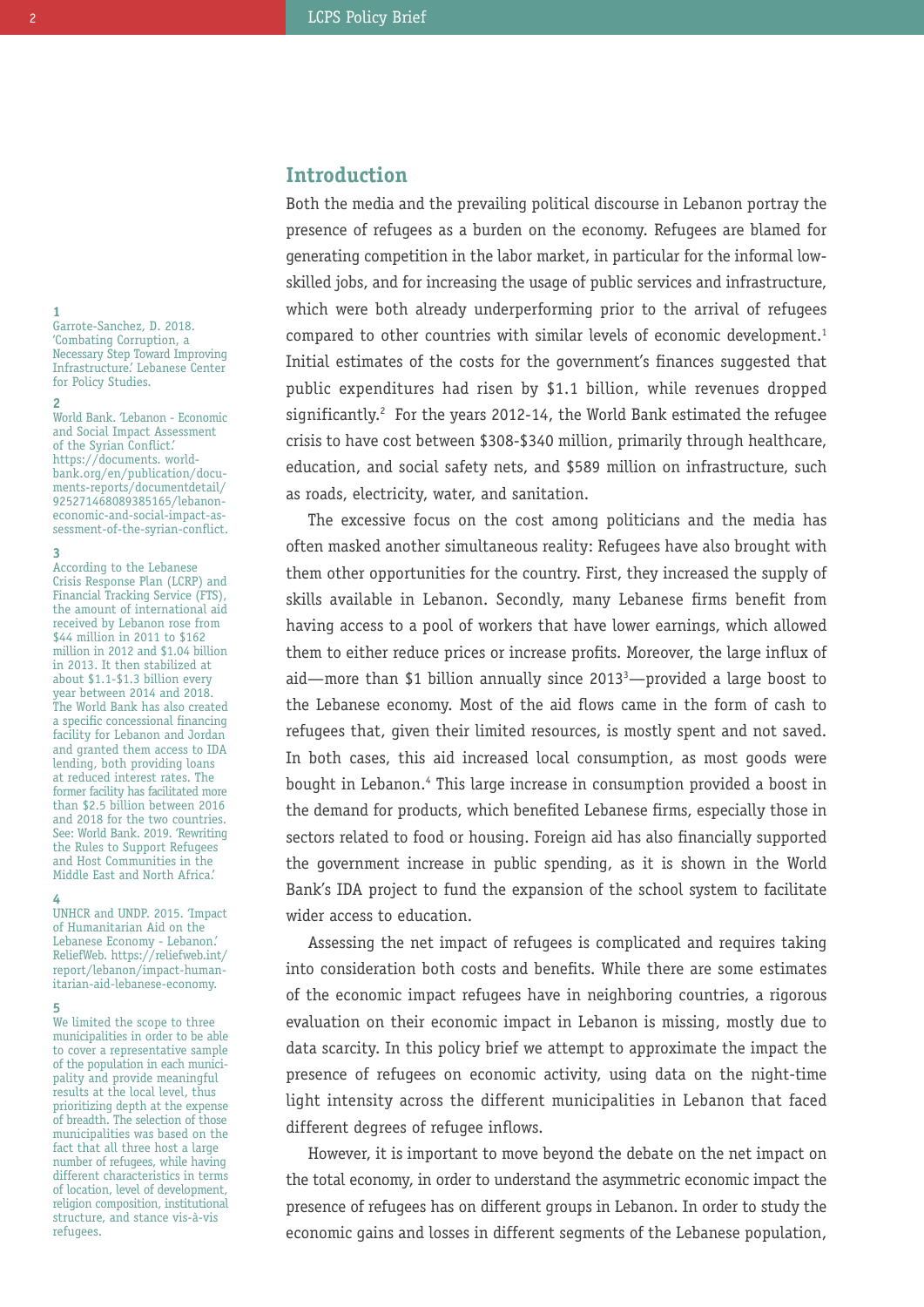we use the Living Condition Survey of Refugees and Host Communities in Lebanon (LCSRHCL) conducted by the Lebanese Center for Policy Studies (LCPS) and the Syrian Center for Policy Research (SCPR) in 2018. The LCSRHCL was an extensive survey covering 1,556 households and 7,208 individuals (4,326 Syrians and 2,882 Lebanese) which were representative of the population in three Lebanese municipalities that received a large number of Syrian refugees since 2011: Saida, Zahle, and Halba. 5

# **Literature Review**

Over the last six years, numerous empirical studies have examined the economic impact refugees have in different host countries. The results from this literature can be divided depending on the timeframe of study: Short-term impacts two to five years after the arrival of refugees—and longer-term ones—more than 10 years.

In the short term, the findings of the economic impact is mixed. Some studies have found increases in the cost of food and, to a lesser extent, of rent. <sup>6</sup> Regarding labor market outcomes, the overall results tend to show either neutral or small effects on local communities' employment rates or wages in different contexts such as Syrian refugees in Jordan<sup>7</sup> or Turkey. $^8$  The lack of large negative effects is explained by the rise in refugee-led consumer demand and the increase in capital supply that facilitates firms' production

expansion, which absorbs the increase in the labor supply. 9

However, there seems to be varying effects across different groups among the local population. On the one hand, there is

**Restrictions on the right to work result in increased competition between refugees of all skill levels and local lowskilled workers in the informal sector**

evidence of increasing rates of formal employment that tend to benefit men and more educated locals.<sup>10</sup> On the other hand, studies have found employment losses among low-skilled and less experienced individuals, in particular in the informal sector.<sup>11</sup> Therefore, refugees tend to displace low-skilled locals working in the informal sector in the short term—as they have similar skills while upgrading the labor market status of local high-skilled workers, because of the larger demand and the reduction of labor costs that benefit firms' production. Importantly, restrictions on the right to work result in increased competition between refugees of all skill levels and local low-skilled workers in the informal sector. These restrictions potentially increase negative impacts on already economically vulnerable groups while more lenient employment policies can diffuse the impact across different sectors and skill levels.<sup>12</sup>

The evidence from the literature on long term impacts—decades after the inflow of refugees—points toward more positive effects, especially in different

**6** Tumen, S. 2016. 'The Economic Impact of Syrian Refugees on Host Countries: Quasi-Experimental Evidence from Turkey.' *American Economic Review,* 106(5): 456- 460; Verme, P. and K. Schuettler. 2019. 'The Impact of Forced Displacement on Host Communities: A Review of the Empirical Literature in Economics.' World Bank Policy Research Working Paper; and Akgündüz, Y., M. van den Berg, and W. Hassink. 2015. 'The Impact of Refugee Crises on Host Labor Markets: The Case of the Syrian Refugee Crisis in Turkey.' IZA Discussion Paper Series No. 8841.

#### **7**

Fallah, B., C. Krafft, and J. Wahba. 2019. 'The Impact of Refugees on Employment and Wages in Jordan.' *Journal of Development Economics,* 139: 203-216.

**8** Ceritoglu, E. et al. 2017. 'The Impact of Syrian Refugees on Natives' Labor Market Outcomes in Turkey: Evidence from a Quasi-Experimental Design.' *IZA Journal of Labor Policy,* 6(1); and Akgündüz, van den Berg, and Hassink. 'The Impact of Refugee Crises on Host Labor Markets: The Case of the Syrian Refugee Crisis in Turkey.'

**9** Cengiz, D. and H. Tekguc. 2018. 'Is It Merely A Labor Supply Shock? Impacts of Syrian Migrants on Local Economies in Turkey.' ASSA Annual Meeting, 1–68.

#### **10**

Del Carpio, X. V., and M. Wagner. 2015. 'The Impact of Syrian Refugees on the Turkish Economy: Regional Labour Market Effects.' World Bank Policy Research Paper No. 7402. Washington, DC; Ceritoglu et al. 'The Impact of Syrian Refugees on Natives' Labor Market Outcomes in Turkey: Evidence from a Quasi-Experimental Design'; and Cengiz and Tekguc, 'Is It Merely A Labor Supply Shock? Impacts of Syrian Migrants on Local Economies in Turkey.'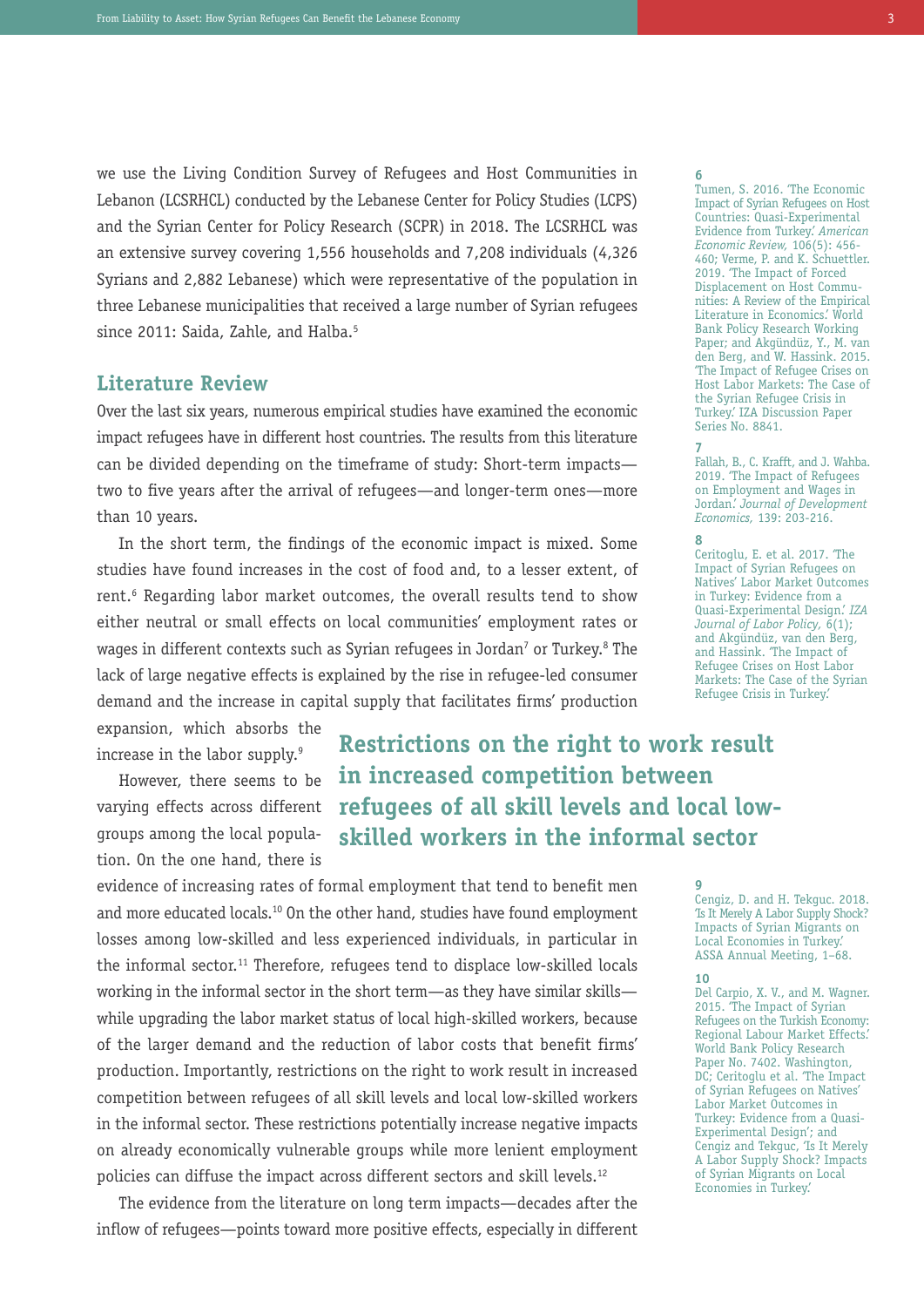#### **11**

Ibid., Tumen. 'The Economic Impact of Syrian Refugees on Host Countries: Quasi-Experimental Evidence from Turkey.'; and Bağır, Y. K. 2018. 'Impact of the Syrian Refugee Influx on Turkish Native Workers: An Ethnic Enclave Approach.' *Central Bank Review,*  $18(4): 129-147.$ 

#### **12**

Angrist, J. D. and A. D. Kugler. 2003. 'Protective or Counter-Productive? Labour Market Institutions and the Effect of Immigration On Natives.' *The Economic Journal,* 113(488).

#### **13**

Maystadt, J-F. and G. Duranton. 2018. 'The Development Push of Refugees: Evidence from Tanzania.' *Journal of Economic Geography,* 19(2): 299-334.

#### **14**

Alix-Gacia, J. et al. 2018. 'Do Refugee Camps Help or Hurt Hosts? The Case of Kakuma, Kenya.' *Journal of Development Economics,* (130): 66-83.

#### **15**

Ibid.; and P. Verme and K. Schuettler. 2019. 'The Impact of Forced Displacement on Host Communities: A Review of the Empirical Literature in Economics.' World Bank Policy Research Working Paper.

#### **16**

Taylor, E. et al. 2016. 'Economic Impact of Refugees.' *Proceedings of the National Academy of Sciences,* 113(27): 7449-7453.

#### **17**

Ruiz, I. and C. Vargas-Silva. 2013. 'The Economics of Forced Migration.' *The Journal of Development Studies,* 49(6): 772-784.

#### **18**

Ruiz, I. and C. Vargas-Silva. 2015. 'The Labor Market Impacts of Forced Migration.' *American Economic Review,* 105(5): 581-586.

#### **19**

This is what has been typically done in the literature. For example, Fallah, Krafft and Wahba (2019) analyze the impact of Syrian refugees in the Jordanian labor market using data for 2010 (preshock) and 2016 (post-shock) and combine it with data on the geographical location of refugees across the county.

#### **20**

The most obvious example is the lack of census data since 1932.

post-conflict countries in Africa. In Tanzania, Maystat and Duranton (2019) found that the effects of the temporary refugee inflows originating from Burundi and Rwanda on the welfare of the local population were persistent and positive even 5-15 years after the refugees returned to their home country. <sup>13</sup> In Kenya, refugee inflows increased economic activity in areas close to refugee camps and boosted household consumption by 25%. <sup>14</sup> The positive results on the locals' economic well-being were driven by increases in consumer demand—generated by refugees directly or through the influx of humanitarian aid to support them—that turned into increased production, employment, and service provision. <sup>15</sup> In Tanzania, cash aid to refugees created significant multiplier effects with positive income spillovers.<sup>16</sup> The key difference between the short and long term effects that lead to more positive outcomes is the locals' increasing capacity—in particular those that have similar skills than refugees—to adjust to the inflow of refugee by changing the economic activities and type of work that they engage in.<sup>17</sup> Workers in areas with higher prevalence of refugees end up having more opportunities to be in better quality professional occupations. 18

# **Using Lights to Assess the Impact of Refugees in Lebanon**

Since 2011, Lebanon's economy has significantly deteriorated, from annual economic growth of 8-10% in the period between 2007 and 2010 to about 0.5-2.5% from 2011 to 2018—the year the LCSRHCL was implemented. In 2019, the Lebanese economy collapsed, falling by 6.9% as a result of the financial crisis. However, this raw comparison cannot be used to assess the impact of refugees in the economy, as there are many other factors that have impacted the economy, both internally and internationally. Ideally, there is a need to compare 'hard' data on different labor market and income indicators before and after the arrival of refugees and how that change differs in 'treatment' areas—with a high share of refugees—compared to 'control' areas with lower number of refugees. 19

However, there is a scarcity of publicly available data on the labor market and welfare in Lebanon, even when compared to other countries in the region like Jordan or Egypt.<sup>20</sup> Given this data restriction, in particular at the subnational level, we can approximate economic activity by the evolution of nighttime lights, which is measured by satellite imagery of the strength of light emitted at night. The images are processed by the National Oceanic and Atmospheric Administration's (NOAA) National Geophysical Data Center (NGDC) as composite annual data. These lights reflect activity in human settlements and is considered as a good proxy measure for economic activity for areas where there is a lack of geographic disaggregation of economic statistics.<sup>21</sup>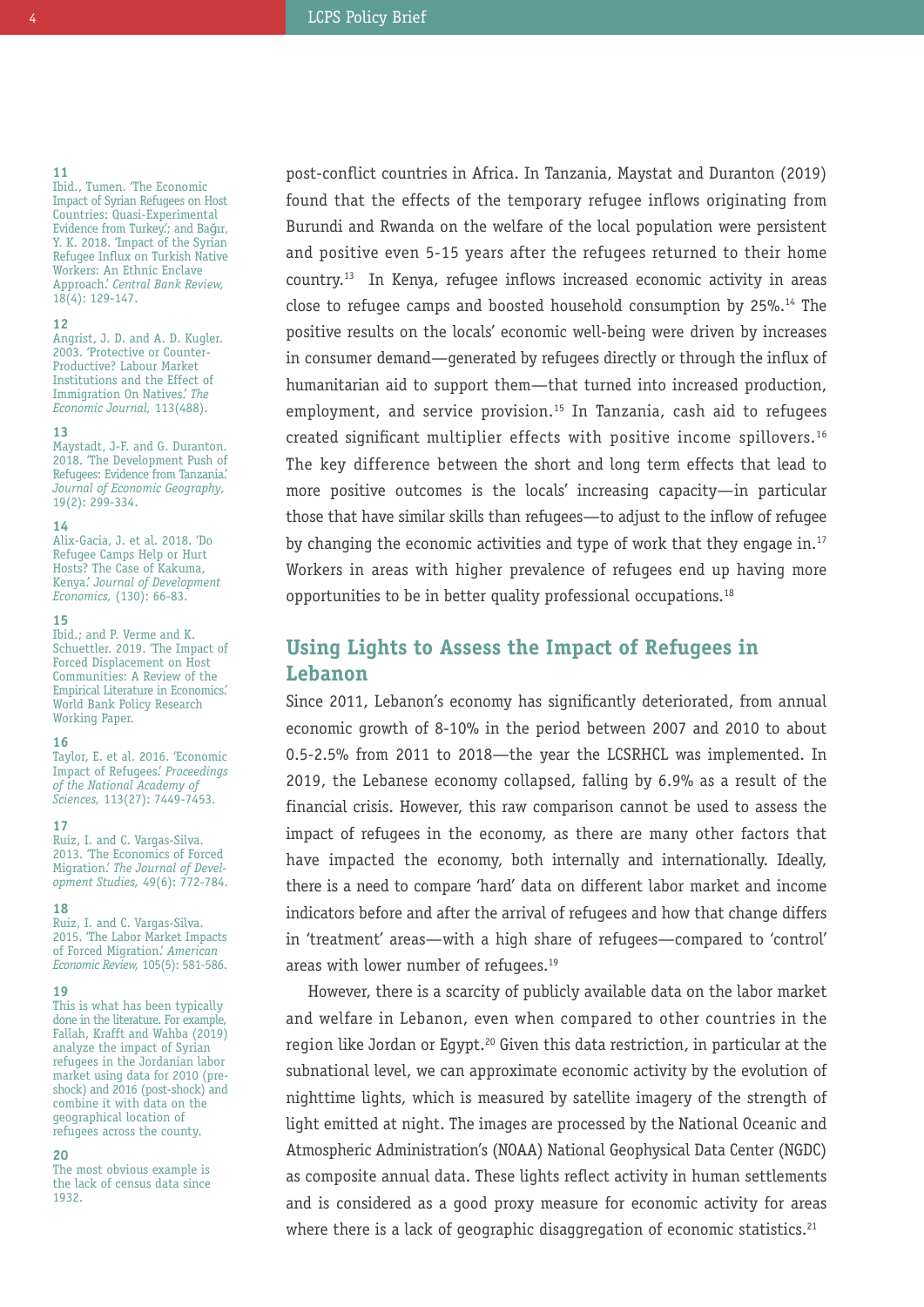We used a multivariate regression analysis to compare luminosity in 2011 and 2017 across more than 900 cadasters in Lebanon, relying on the fact that the presence of refugees varies significantly across the country's geography. As refugees can choose to settle in areas that have better economic prospects, this can create problems of interpreting the correlations as causal. In order to mitigate this problem, we used the distance of cadasters to the border, which lowers the presence of refugees, as a more exogenous variation.<sup>22</sup>

The annex shows the results for different specifications, using the impact of the number of refugees on changes in activity between 2011 and 2017 (models 1 and 2), using the mean of 2016-17 and 2011-12 (models 3 and 4),

and using the same indicators in per capita terms (models 5 and 6). While the results change depending on the specification used, the main conclusion is that the trends in the economic activity in

# **The trends in the economic activity in cadasters with larger refugee inflows was either stronger or equal to those with lower presence**

cadasters with larger refugee inflows was either stronger or equal to those with lower presence. Therefore, the costs that refugees generate are compensated by other economic benefits, in line with past literature on the topic. While these findings provide initial evidence of the lack of large negative effects of refugee presence in the local economies, there can still be different impacts across groups of Lebanese. Thus, it seems important to move beyond the debate on the overall net effect of refugees to assess who bears the costs and who benefits from the presence of refugees.

## **Contributions of Refugees to the Local Economies**

While the costs of accommodating Syrian refugees have been frequently highlighted, there are few studies on the economic benefits to the local communities associated with the presence of refugees. One of the few exceptions is the study by the UNDP and UNHCR (2015),<sup>23</sup> which estimates the total effect of humanitarian aid on the aggregate demand and the gross domestic product (GDP) of the Lebanese economy. According to their calculations, every \$1 spent in humanitarian assistance had a positive multiplier effect of \$1.6 in the local economy which, given the size of the aid flows, would entail yearly benefits of about \$1.8 billion. The study estimated that 44% of aid took the form of cash transfers to refugees (in particular food cards), 40% were in-kind purchases, and 14% were spent on paying workers in the humanitarian sector in Lebanon. <sup>24</sup> The benefits were particularly concentrated in the food industry and real estate, followed by the health and pharmaceutical industry as well as education services.

#### **21**

Chen, X. and W. D. Nordhaus. 2011. 'Using Luminosity Data as a Proxy for Economic Statistics.' *Proceedings of the National Academy of Sciences of the United States of America,* 108(21): 8589-8594; and Vernon Henderson, J., A. Storeygard, and D. N. Weil. 2012. 'Measuring Economic Growth from Outer Space.' *American Economic Review,* 102(2): 994-1028.

#### **22**

Annex 1 provides more details about the econometric specification of the analysis.

**23**

UNHCR and UNDP. 2015. 'Impact of Humanitarian Aid on the Lebanese Economy Lebanon.' ReliefWeb. https://reliefweb.int/report/lebanon/impact-humanitarian-aid-lebanese -economy.

**24** Ibid.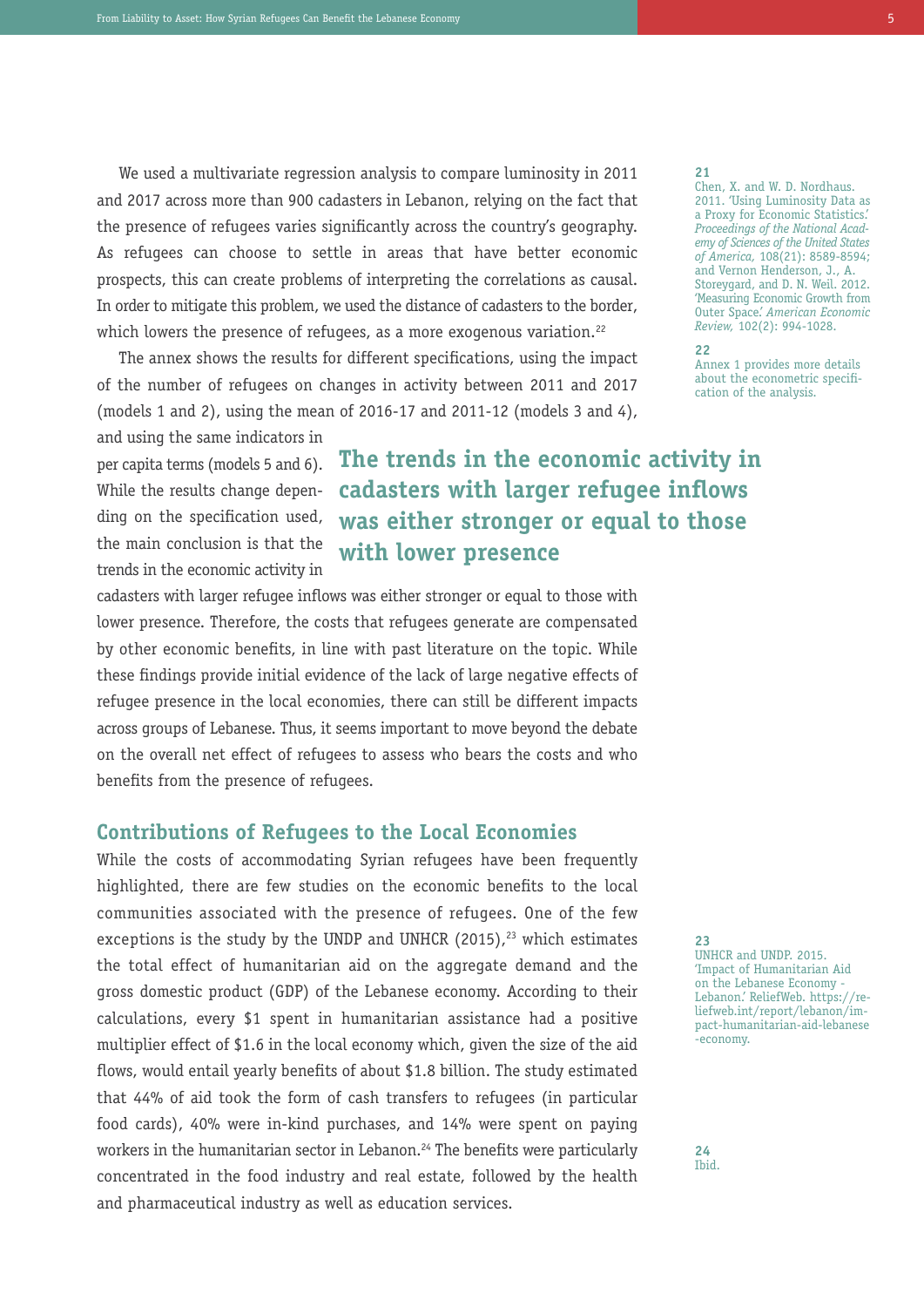Using the LCSRHCL (2018) survey, we estimate different benefits that refugees have generated in the local economies in the Lebanese municipalities of Saida in the south, Zahle in the Bekaa, and Halba in the north. As the survey is representative of the total Lebanese and Syrian populations in each of the localities, we can calculate the size of the impact of refugee inflows in different aspects. Based on the previous literature, we focus on two main dimensions:

- **(a) Syrians as consumers:** Refugees bring additional purchasing power that is enhanced by humanitarian aid. Donor agencies provide cash or in-kind transfers to refugees that increase the demand of products and services in Lebanon. Directly or indirectly through aid agencies, refugees pay rent, utilities, and buy food and other goods and services. Since most refugees buy local products, this higher demand provides a boost in production and sales for the local economy and benefits Lebanese firms and households.
- **(b) Syrians and aid agencies as job creators**: Syrian refugees can open businesses that create jobs for locals. Aid agencies also bring large organizational structures to the country; they hire locally, increasing the demand for Lebanese workers, and opening new employment opportunities.

In order to estimate the increase in household consumption, a key part of the GDP of an economy, we calculate the amount of spending per Syrian household in the municipality, multiply it by the number of Syrian house-

**UNDP and UNHCR estimated that 44% of aid took the form of cash transfers to refugees (in particular food cards), 40% were in-kind purchases, and 14% were spent on paying workers in the humanitarian sector in Lebanon** holds, and then divide it by the total consumption of Lebanese families. This simple exercise does not take into account the dynamic effects of the inflows of refugees on the Lebanese household consump-tion but provides

an approximation of the potential capacity of rising demand as a result of the increase in population. According to our estimates, the ratio of Syrian refugees to Lebanese is 18% in Saida (approximately 14,000 Syrians compared to 77,000 Lebanese), 72% in Zahle (36,000 compared to 51,000), and 139% in Halba (8,000 compared to 6,000). Given the lower income levels of the Syrian refugee population, the increase in the demand is somewhat lower than that of the population, but still significant (8% in Saida, 21% in Zahle, and 47% in Halba).

Moreover, the increase in consumption is far from uniform across sectors. As figure 1.a shows, Syrian households spend a significantly larger share of their disposable income on food and rent compared to Lebanese—50 to 70% compared to 30 to 35%. This results in larger growth rates of consumption in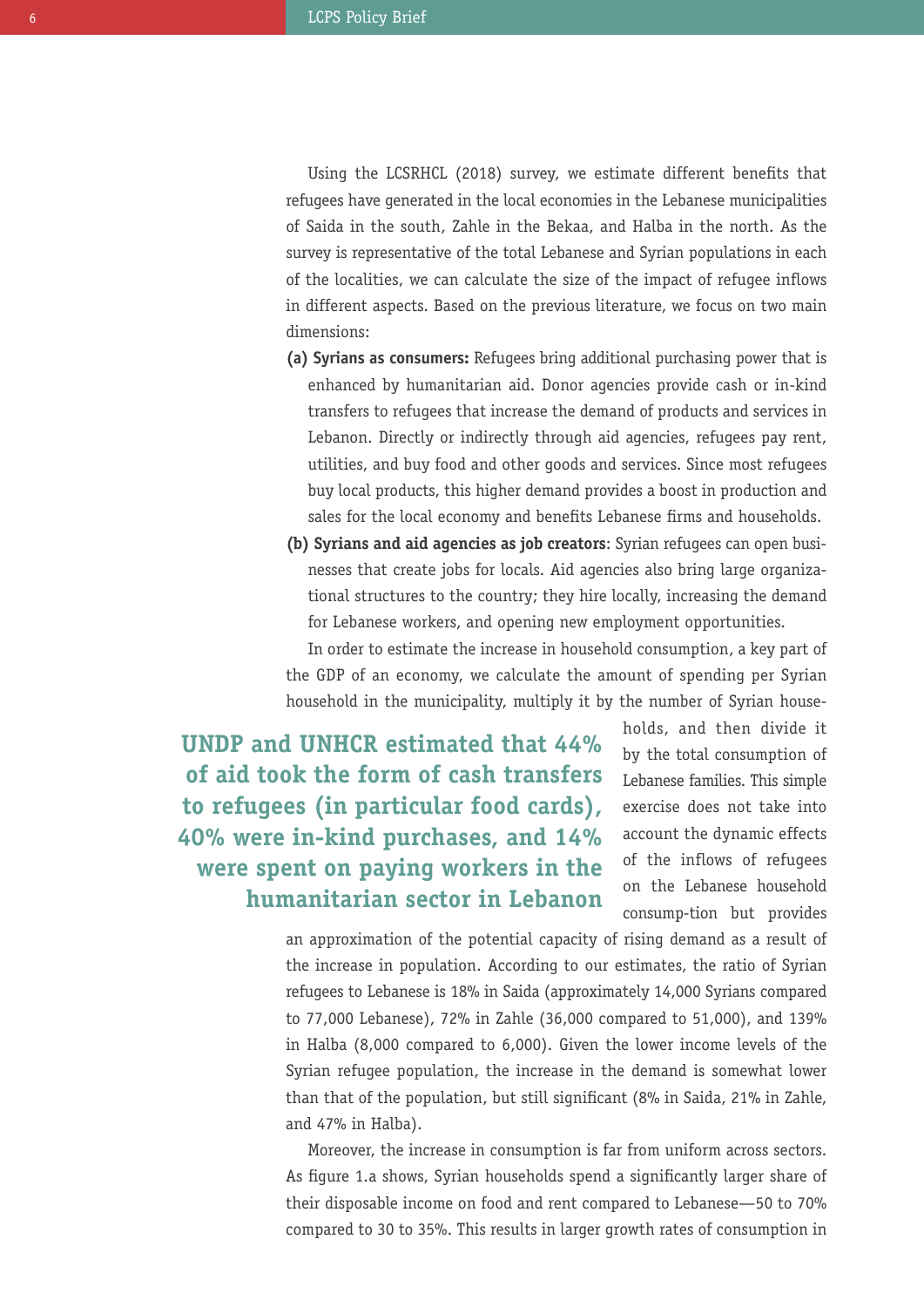these sectors across all municipalities (figure 1.b). The house renting market

saw by far the largest increases, in particular in Halba where there was a fourfold increase, as only 14% of Lebanese households are renters compared to 96% of Syrian households. The

**Syrian households spend a significantly larger share of their disposable income on food and rent compared to Lebanese— 50 to 70% compared to 30 to 35%**

demand for food is the second fastest growing sector, in particular in Halba which saw a 47% increase.

#### Figure 1

# **Increase in spending due to refugees in each locality by sector of consumption**









Source **Own calculation based on the LCSRHCL (2018).**

Note **Growth rate of consumption = ((mean Syrian household spending\*number of Syrian households)/(mean Lebanese household spending\*number of Lebanese households))\*100.**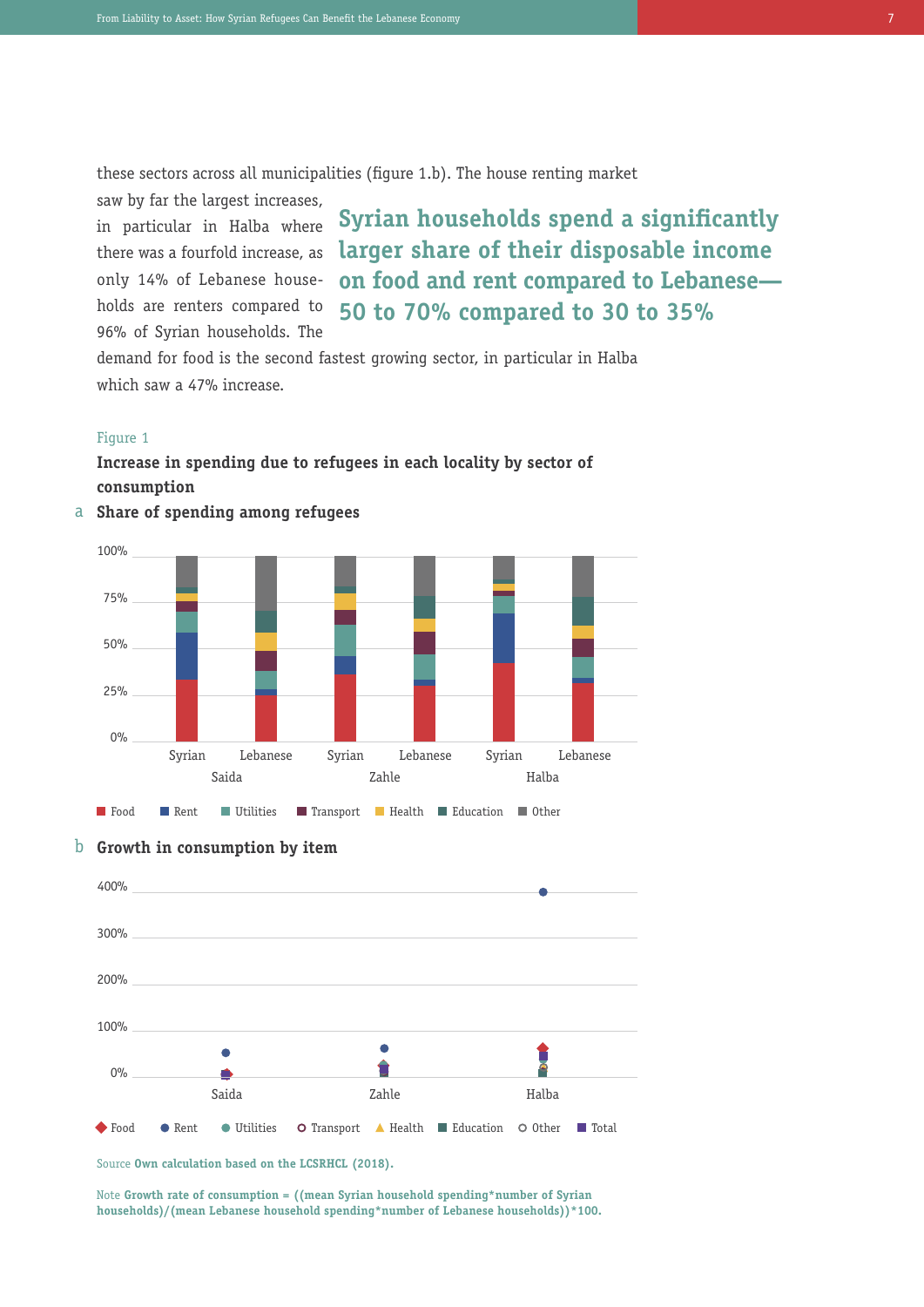The arrival of refugees has also brought new employment opportunities for the local economies. There are between 4% and 11% of Syrian workers that are self-employed (figure 2.a), mostly running small businesses in the sales sector. However, given the tight legal restrictions, these businesses tend to be informal—only 17% of self-employed Syrians report having work permits. Under these conditions, it is not surprising that Syrians are unable to create jobs for the Lebanese population. Nevertheless, Syrians have indirectly brought new job openings in the humanitarian sector. Based on the LCSRHCL (2018), we approximate the size of the humanitarian sector by the percentage of Lebanese employees that work in the community and social service sector. In all three municipalities, the share of workers in this sector is quite sizable, ranging from 12% in Saida, to 24% in Halba, and 30% in Zahle. In Zahle in particular, many international organizations have opened branch offices, providing employment to about 6,300 local workers in the area.

#### Figure 2

## **Employment opportunities associated with the arrival of refugees**



## a **Percentage of Syrians that have their own businesses**

# b **Percentage of Lebanese employed in the humanitarian sector**



Source **Own calculation based on the LCSRHCL (2018).**

Note **Data on percentage of workers employed in the humanitarian sector are approximated by those working in the community and social service sector. Although the latter comprises other jobs not directly related to the humanitarian aid, this sector has mostly benefited from the influx of foreign aid to provide social services for refugees and host communities.**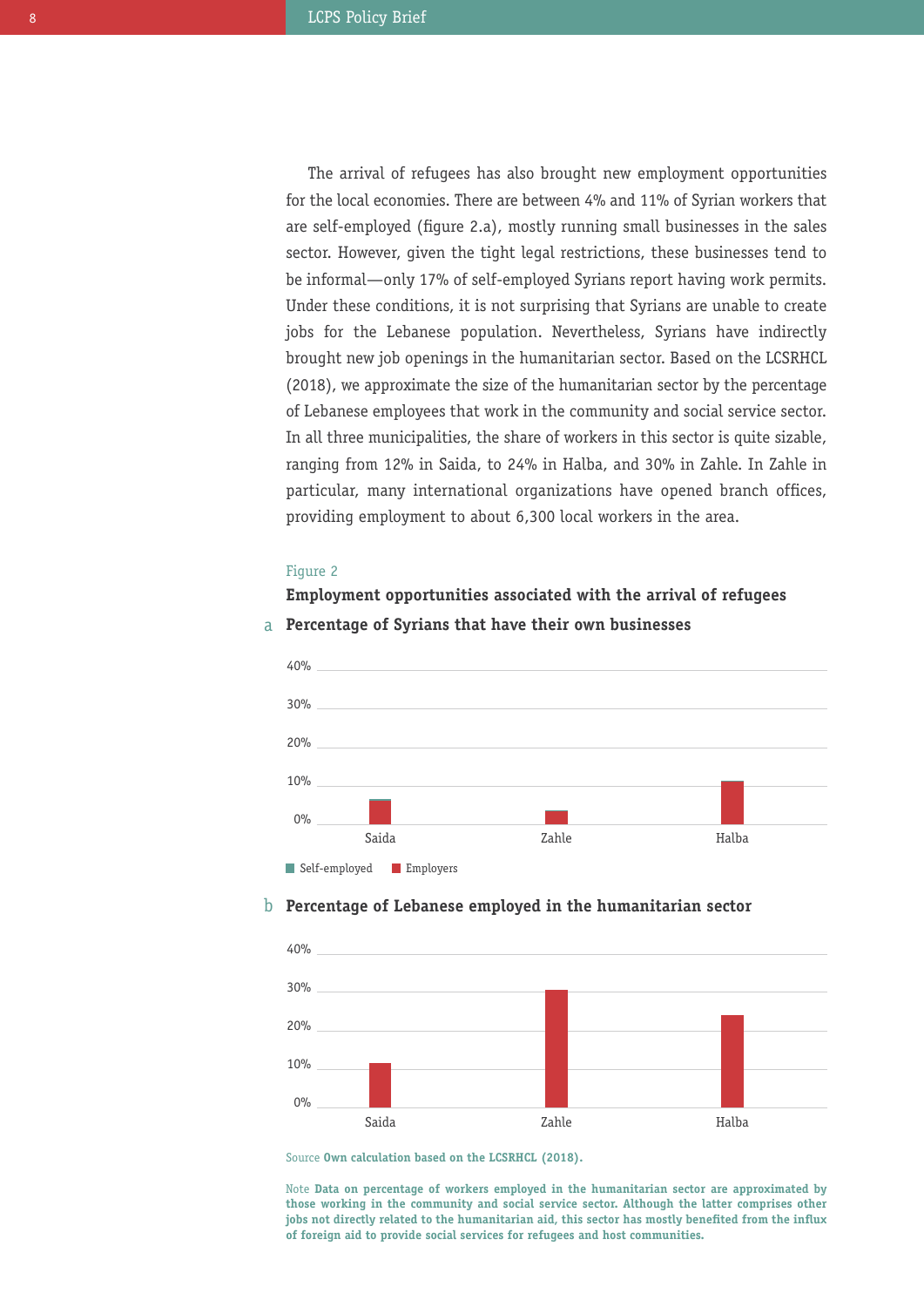These results provide evidence of the economic benefits refugees bring to local economies. However, with such large increases in household demands, there might be worries of prices increases as a result of limited adjustments of production or imports. While there is no data on production at the local level, we approximated the local supply by one of its key inputs of production: Employment.

As figure 3 shows, the population growth in each of the three municipalities is significantly larger than the increase in the demand, given the lower income of Syrians mentioned above. However, the expansion in the labor supply has been significantly lower. Firstly, there is a lower share of Syrians within the legal working age—as in, a higher share of minors. Secondly, among Syrian adults of working age, a significantly lower rate is employed compared to their Lebanese counterparts. Furthermore, if refugees of working age are employed, they work fewer hours. Overall, we find similar increases in the labor supply and the demand of the economy in the three municipalities, which would result in minor changes in overall prices. However, in sectors where the demand is higher and the supply is more rigid, like in the housing market, we expect prices to increase more, while in areas where the additional demand is smaller and the supply has benefited from lower costs of inputs like labor, then prices would be expected to drop.

#### Figure 3



## **Changes in the labor supply and in household consumption due to refugee inflows**

Note **Change in population = ((Syrian population)/(Lebanese population))\*100. The same equation is used to obtain the change in working age population, population employed, total hours worked, and household spending.**

Source **Own calculation based on the LCSRHCL (2018).**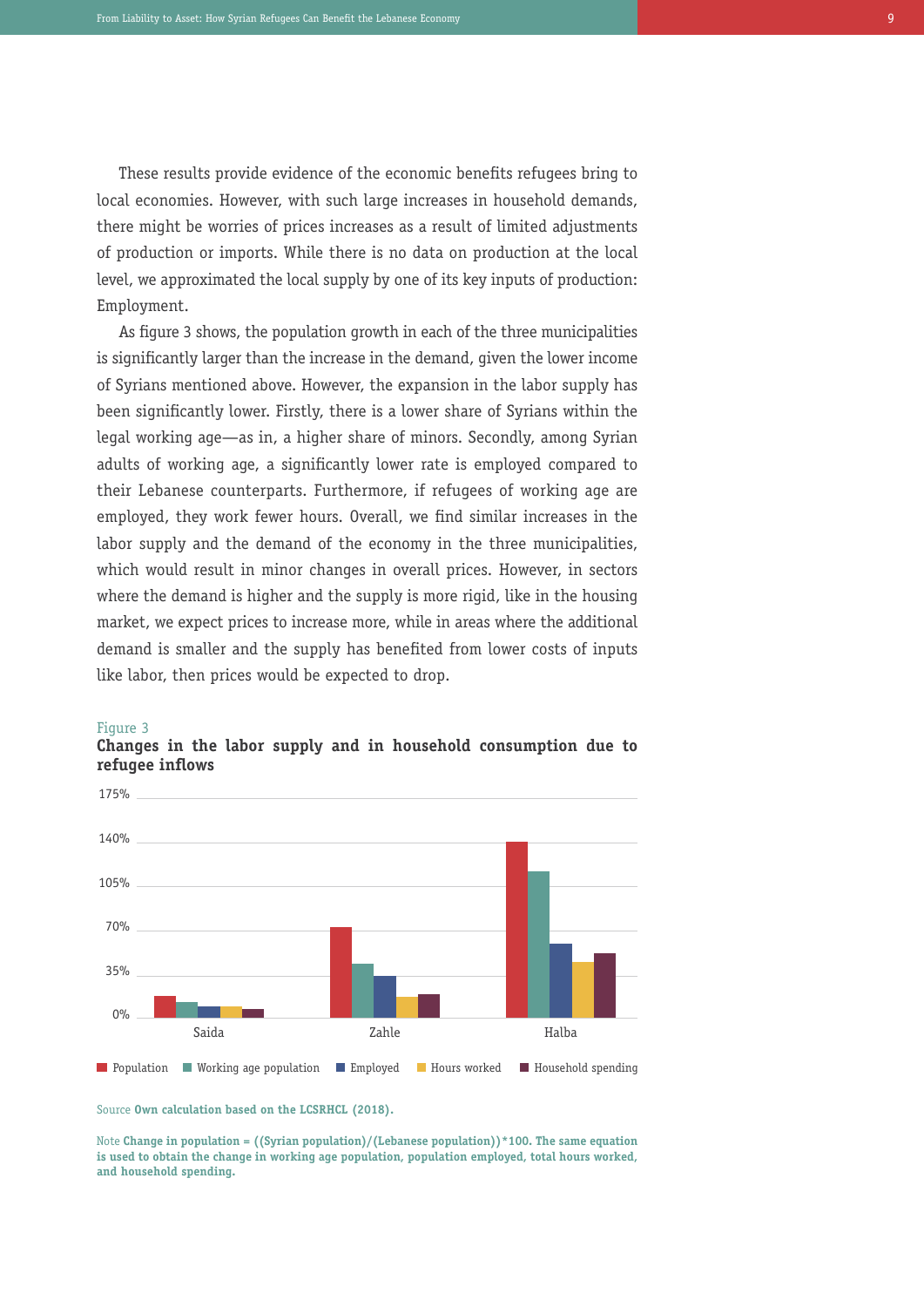# **Winners and Losers of Refugee Arrival**

As we have seen, the impact of refugees in the local host economies is complex, with different counterbalancing effects. More importantly, these effects have an asymmetric impact across groups in the local host communities. Given the lack of publicly available data, we analyze these differential effects by using the LCSRHCL (2018) for the three studied municipalities. As this survey was only implemented once in 2018, it does not allow us to make comparisons over time. However, the LCSRHCL includes a question on the subjective change in economic conditions of households in 2018 compared to 2011. Questions about the past tend to suffer from recall bias, which is the error in the accuracy or completeness of the recollections of respondents.<sup>25</sup> Instead of looking at the overall effects, we analyze the relative perceived change in income and financial conditions of each Lebanese family compared to the average household in the three municipalities. In this case, even if the overall effects are biased, the differential effects can still provide valuable information.<sup>26</sup>

Overall, we find a clear positive correlation between the current level of income and the perceived changes since the arrival of Syrian refugees (figure 4.a). While families from the bottom 40% of the three municipalities reported a larger deterioration in economic conditions since 2011 compared to the

**The limited flexibility of the housing market to adjust to the large increase in the demand might have caused scarcity of available rental places or increased their prices, affecting Lebanese tenants—20% in Saida and Zahle, and 14% in Halba**

average, the richest 30% were relatively better off.

In the housing market, the refugees' arrival has created large increases in the demand for rental houses, in particular in Halba. This additional demand benefits landlords that can find new customers

and even increase rents. Estimates at the national level show that the rental market for refugees has generated about \$50 million in revenues every year for Lebanese landlords.<sup>27</sup> In the three municipalities we studied, about 7% to 8% of the Lebanese population are landlords. For this group, we find that rents coming from Syrian refugees add up to \$1 million every year, <sup>28</sup> which is equivalent to an increase in their total household income of 24% in Saida, 17% in Zahle, and 35% in Halba. Therefore, landlords have significantly improved their financial situation as a result of the increasing demand for rental apartments stemming from refugees' needs. On the other hand, the limited flexibility of the housing market to adjust to the large increase in the demand might have caused scarcity of available rental places or increased their prices, affecting Lebanese tenants—20% in Saida and Zahle, and 14% in Halba. In line with these arguments, we observe that Lebanese tenants

#### **25**

Beegle, K., C. Carletto, and K. Himelein. 2012. 'Reliability of Recall in Agricultural Data.' *Journal of Development Economics,* 98(1): 34-41.

#### **26**

This is under the assumption that recall biases are not systematically different across groups.

**27** Chaaban, J. 2017. 'Should Lebanon Get More Funds for Hosting Refugees?' *Al Jazeera.*

#### **28**

\$0.5 million in Saida, \$0.4 million in Zahle, and \$0.2 million in Halba.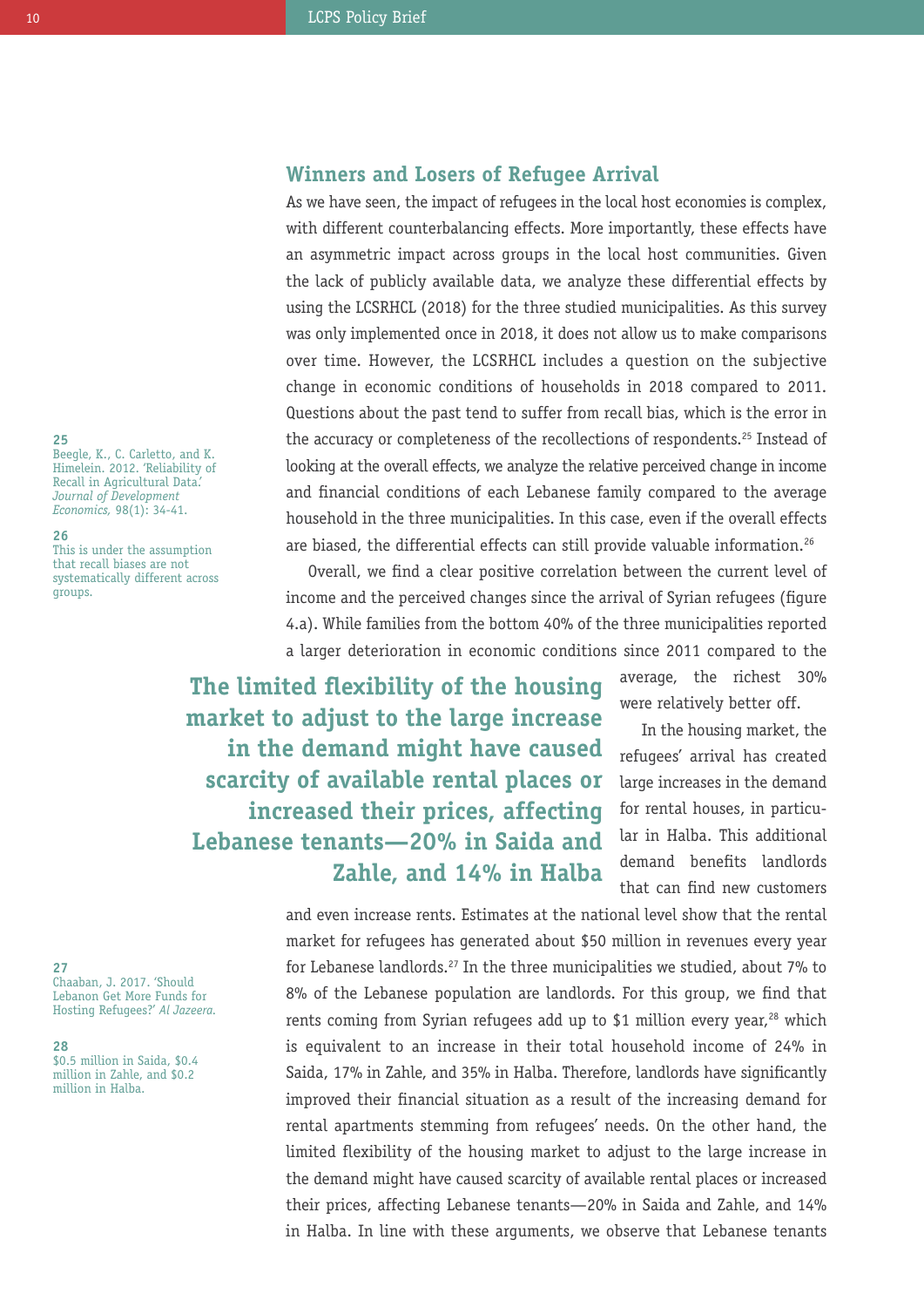report a relative downturn in their economic conditions, while landlords report more positive changes (figure 4.b). In turn, families that own a house but do not rent to other families—and are thus less affected by the positive and negative impacts of refugees in the rental market—report more average changes in their income status.

### Figure 4

**Changes in household economic conditions (2011-2018) relative to the average, income levels, and housing arrangements**



a **Relative changes in household economic conditions by income levels**

b **Relative changes in household economic conditions by type of housing arrangement**



Source **Own calculation based on the LCSRHCL (2018).**

Note **The relative change in income conditions is calculated as the perceived change in income for a household minus the average perceived change in income for all the Lebanese households surveyed. 95% confidence intervals are included for comparison.**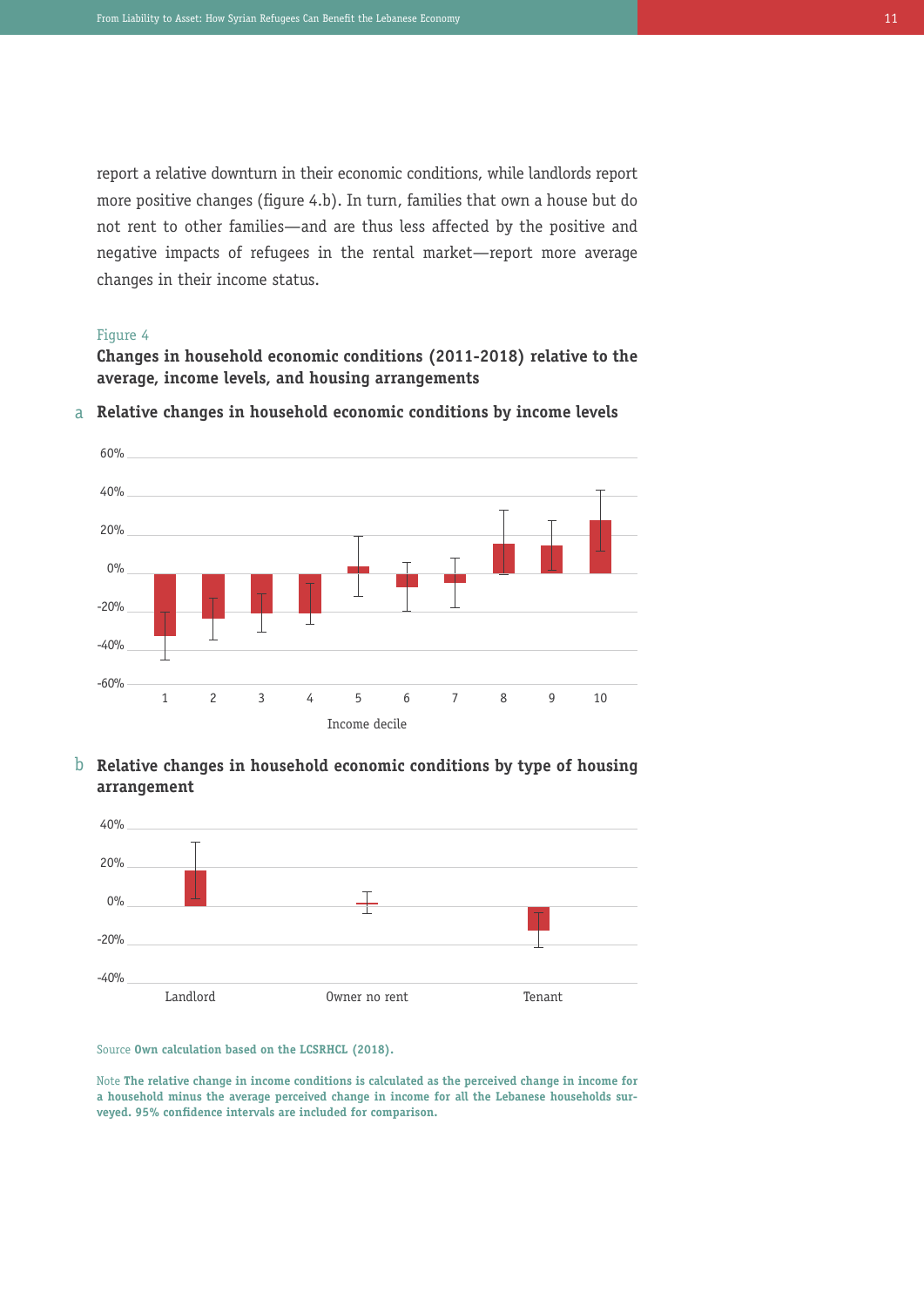In the labor market, refugee inflows have also had distributional effects among different groups of Lebanese. The large increase in consumer spending driven by refugees, who mostly rely on local products, has beneficial effects for business owners. Furthermore, refugees have provided a pool of cheaper labor for employers, allowing them to reduce costs. In construction and agriculture, the two sectors with the largest presence of refugees, an average Syrian day laborer earned \$2 per hour in 2018, compared to \$4.8 per hour for Lebanese. <sup>29</sup> This also creates competition for low-skilled Lebanese working in these sectors.

Dividing the adult Lebanese population according to their labor market status provides further evidence of the asymmetric effects of refugee inflows on economic conditions (figure 5.b). In relative terms, we find that employers and the self-employed—the two groups that benefit the most from the higher demand and lower labor costs—report more positive changes in their financial

# **The level of 'competition' of Syrian refugees and Lebanese not only varies across skill levels but also across the sector they work on**

situation, while unemployed Lebanese report to be worse off.

To test the different impact refugees have when they are complements or substitutes

of Lebanese workers, we divide the reported changes in economic conditions of the employed Lebanese by skill and sector of employment cells. The sectors of employment are classified according to the International Standard Industrial Classification of All Economic Activities (ISIC) $30$  while three levels of skills are created based on the educational attainments: (a) Low-skill for those with no education or primary education; (b) mid-skill for those with lower or upper secondary education; and (c) high-skill for those with tertiary education.

Figure 5.b exhibits the relative presence of Syrian refugees in each sector and skill level ('cells') as well as the mean reported change in income for Lebanese workers in those cells. As expected, there are basically no Syrian refugees in the high-skill cells, compared to 7% of total workers in the midskill level, and 40% among the low-skill employed population. Within the mid and low-skill levels, we also observe large disparities in the presence of refugees across sectors. For example, Lebanese represent almost all low-skill workers in the electricity sector, compared to only 18% in agriculture and 25% in construction. Therefore, the level of 'competition' of Syrian refugees and Lebanese not only varies across skill levels but also across the sector they work in. This is partly due to the legal restrictions that limit refugees to work in three sectors: Agriculture, construction, and cleaning. Although refugees also work informally in other sectors, in particular sales, legal restrictions shape the relative share of Syrians and Lebanese in each sector.

**29** This represents about LBP 3,000 and LBP 7,275, respectively at the official exchange rate of LBP 1,507 for \$1, used in 2018.

**30** United Nations, Department of Economic and Social Affairs. 2008. 'International Standard Industrial Classification of All Economic Activities.' New York, UN Headquarters.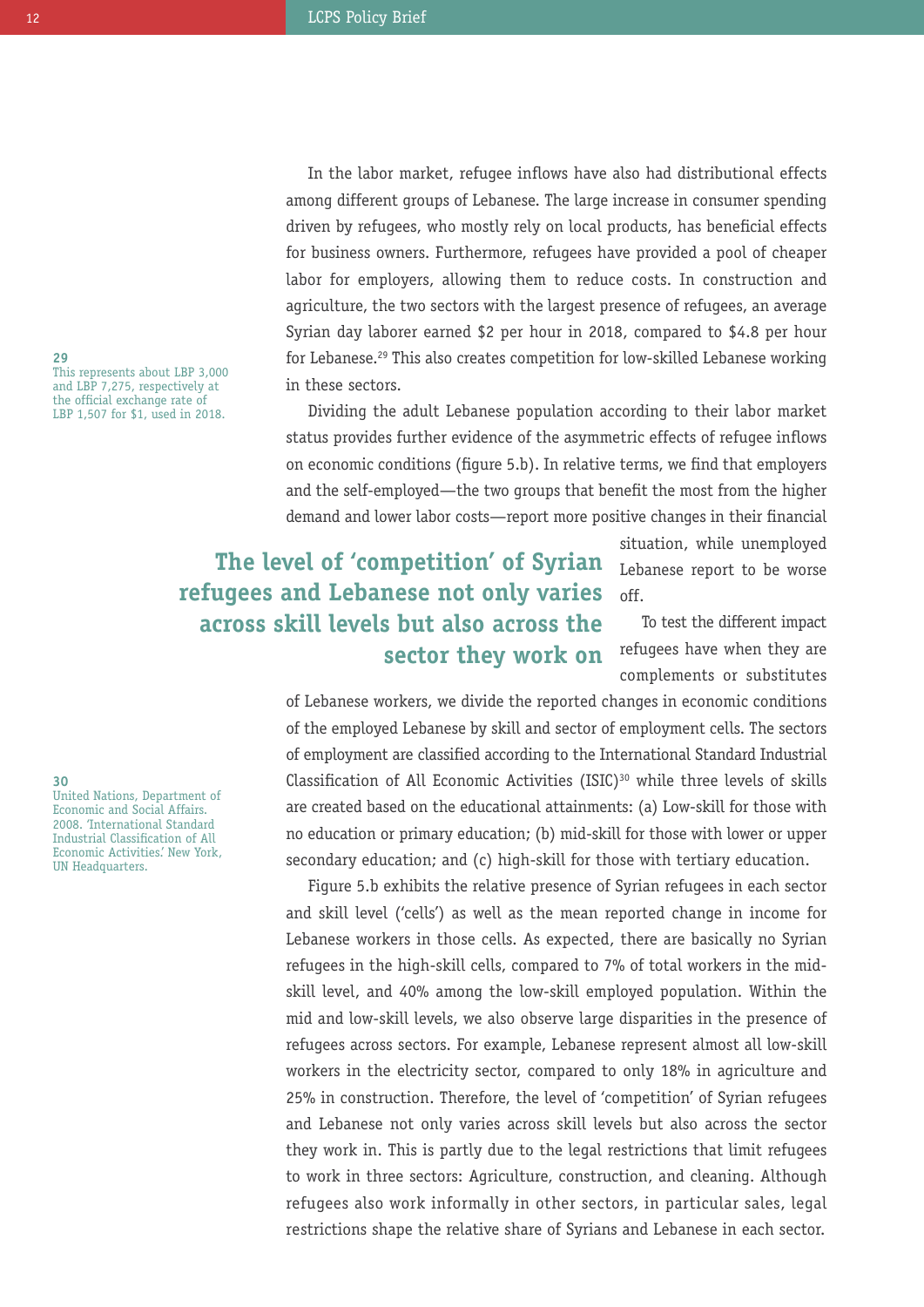Interestingly, we find a strong positive correlation between the share of refugees employed in a specific cell (sector and skill level) and the change in income that Lebanese workers report since 2011 (figure 5.b). Taking the case of the construction sector, we see a large presence of refugees among low-skilled jobs (mostly day laborers) while almost all high-skilled ones (such as managers and civil engineers) are Lebanese. While Lebanese laborers report more negative changes in their financial conditions, the high-level construction officer have had relative income gains. The same pattern is observed in agriculture, the other main sector that employs Syrian refugees. These results show that the negative economic impact of refugee inflows is mostly borne by low-skilled Lebanese that work in the agriculture and construction sectors—where refugees are mostly allowed to work—while higher and lower-skilled Lebanese in other sectors where refugees are banned are better off. In other words, the more complementary Syrians and Lebanese are and the less competition they face, the more positive trends in their economic conditions.

#### Figure 5

**Changes in household economic conditions (2011-2018) relative to the average and labor market situation**



a **Relative changes in household economic conditions by labor market status**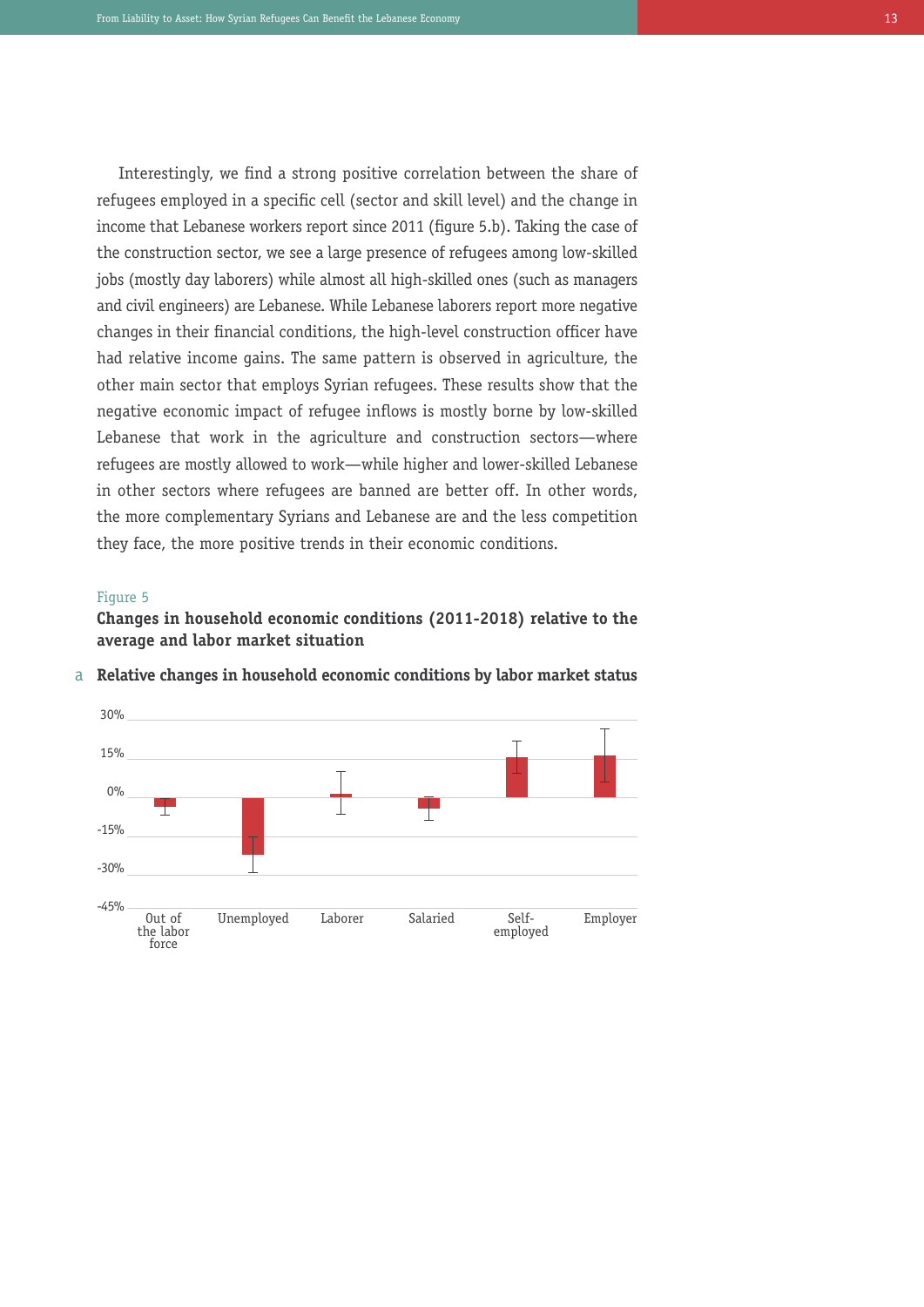

# b **Relative changes in household economic conditions by sector and skill level**

 $\bullet$  Low-skill  $\bullet$  Mid-skill  $\bullet$  High-skill

 $Aq =$  Agriculture; Co = Construction; Do = Personal and household services; Ed = Education; El = Electricity, gas and water; IT = ICT services; Ma = Manufacturing; Sa = Sales; So = Social services; Tr = Transportation.

Source **Own calculation based on the LCSRHCL (2018).**

Note **The relative change in income conditions is calculated as the perceived change in income for a household minus the average perceived change in income for all the Lebanese households surveyed.**

# **Conclusions**

Broad conclusions on the overall impact of refugees in Lebanon might be futile and prone to contention. In spite of the scarcity of available data, we provide suggestive evidence ruling out major negative consequences to the country's economy, with benefits stemming from larger demand and new job creation compensating the costs that they might cause. More importantly, we find that the presence of partial costs and benefits is largely asymmetric in specific sectors and groups of the Lebanese population. On the one hand, groups like landlords, employers, and business owners might have seen net gains derived from the presence of refugees. On the other hand, low-skilled Lebanese workers—in particular in the agriculture and construction sector—face worse labor market outcomes as a result of the increasing competition, and Lebanese tenants might have seen increases in rental prices or scarcity of affordable housing due to the presence of Syrian refugees.

These results make a strong case for public interventions targeting support to those more affected by the refugees' presence, who tend to be the poorer communities, in order to mitigate its negative impact. There is also a need to think about redistributive policies among the different groups, so income inequality does not further increase as a consequence of the refugee crisis.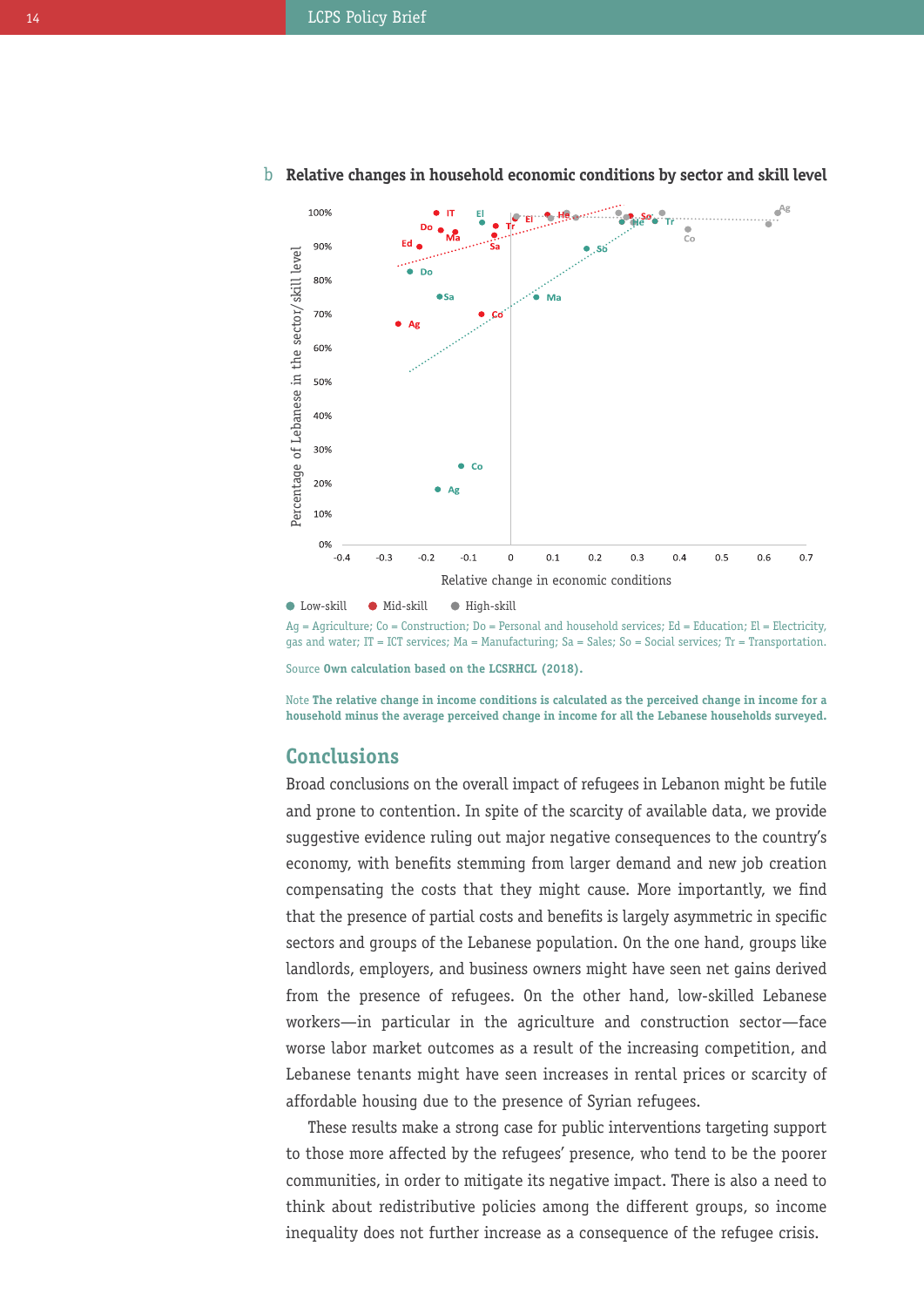### **Annex 1**

#### **Assessing the impact of refugees on the Lebanese local economies**

We use nighttime light data intensity for two periods: 2011 (pre-refugee crisis) and 2017 (post-arrival). To assess the impact of the refugee influx, we rely on the fact that the regions Syrian refugees settled varied significantly. The refugee influx has thus differentially affected geographic areas within Lebanon. We use data from UNHCR (2017) on the number of Syrian refugees in a particular cadaster as a measure of the refugee presence. The basic estimation strategy uses the following specification:

Lights<sub>ct</sub> = a+ b\*Refugees<sub>ct</sub> + hc +  $\mu$ <sub>t</sub> +  $\epsilon$ <sub>ct</sub>

where Lights $_{ct}$  is the inverse hyperbolic sine of the luminosity index for cadaster c, in year t, and Refugees<sub>ct</sub> is the inverse hyperbolic sine of the refugee population in the cadaster in year t. We control for time-invariant unobserved heterogeneity at the cadaster level with cadaster fixed effects,  $h_c$ . Furthermore, following Henderson et al. (2012) and Alix-Garcia et al. (2018) we control for year fixed effects (µt) as the nighttime light data is not intercalibrated across time or satellites. We also cluster standard errors  $e_{ct}$  at the cadaster level. However, the decision by refugees on where to settle is not random and can be endogenous to the economic vibrance of a place. To allow for a causal interpretation of the impact of refugee flows, we instrument the size of the refugee population in a given cadaster by its distance to the border with Syria. This strategy is based on the fact that refugees are more likely to settle in Lebanese cadasters closer to Syria on top of any other considerations. Our estimates show that for every kilometer a cadaster is farther from the border, the number of refugees is reduced by 20. These results are strongly statistically significant.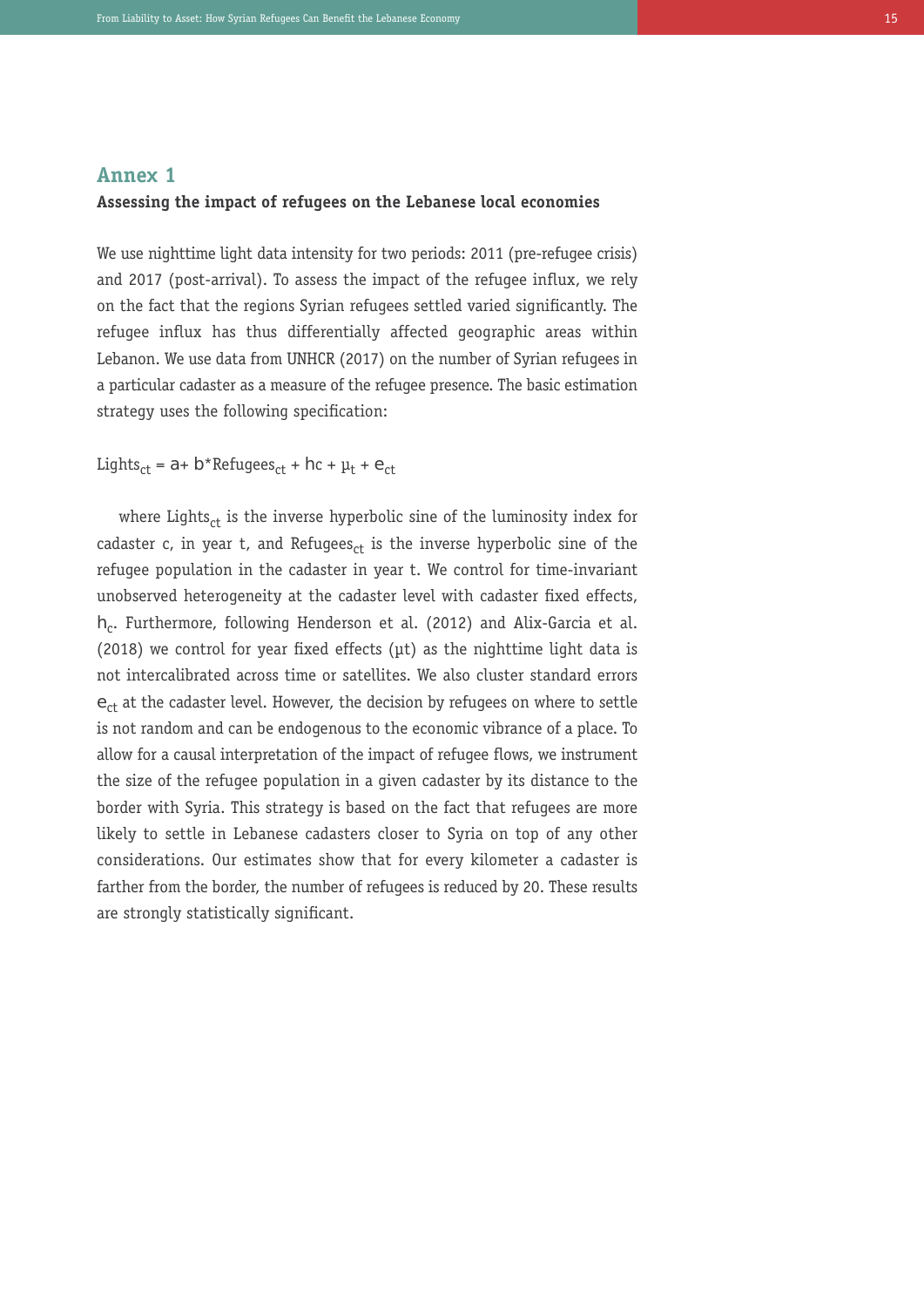## Table 1

# **Regressions on the impact of refugee inflows to the local economies**

| <b>Variables</b>    | Model 1<br>OLS: Lights<br>2011-17<br>and<br>refugees | Model 2<br>IV: Lights<br>2011-17<br>and<br>refugees | Model 3<br>OLS: Lights<br>$2011/12 -$<br>$16/17$ and<br>refugees | Model 4<br>IV: Lights<br>$2011/12-$<br>$16/17$ and<br>refugees | Model 5<br>OLS: Lights<br>per capita<br>2011-17<br>and<br>refugees pc | Model 6<br><b>OLS:</b> Lights<br>per capita<br>2011-17<br>and<br>refugees pc |
|---------------------|------------------------------------------------------|-----------------------------------------------------|------------------------------------------------------------------|----------------------------------------------------------------|-----------------------------------------------------------------------|------------------------------------------------------------------------------|
| Log(refugees)       | $0.007*$                                             | $0.029***$                                          | $0.013***$                                                       | 0.006                                                          |                                                                       |                                                                              |
|                     | (0.005)                                              | (0.010)                                             | (0.004)                                                          | (0.009)                                                        |                                                                       |                                                                              |
| $Log(refugees_pc)$  |                                                      |                                                     |                                                                  |                                                                | 0.025                                                                 | $-0.047$                                                                     |
|                     |                                                      |                                                     |                                                                  |                                                                | (0.025)                                                               | (0.096)                                                                      |
| 2017 vs 2012        | 0.010                                                | $-0.024$                                            | $0.019***$                                                       | $0.026**$                                                      | $0.016***$                                                            | $0.020***$                                                                   |
|                     | (0.006)                                              | (0.015)                                             | (0.005)                                                          | (0.013)                                                        | (0.002)                                                               | (0.006)                                                                      |
| Constant            | $-17.843*$                                           | 49.859*                                             | $-35.477***$                                                     | $-49.775*$                                                     | $-30.595***$                                                          | $-38.305***$                                                                 |
|                     | (12.139)                                             | (30.093)                                            | (9.485)                                                          | (25.987)                                                       | (4.337)                                                               | (12.553)                                                                     |
| <b>Observations</b> | 1,822                                                | 1,864                                               | 1,828                                                            | 1,870                                                          | 1,822                                                                 | 1,819                                                                        |
| Cadasters           | 911                                                  | 954                                                 | 914                                                              | 957                                                            | 911                                                                   | 911                                                                          |
| Fixed effects       | Yes                                                  | Yes                                                 | Yes                                                              | Yes                                                            | Yes                                                                   | Yes                                                                          |
| Distance to border  | No                                                   | Yes                                                 | No                                                               | Yes                                                            | No                                                                    | Yes                                                                          |
| as instrument       |                                                      |                                                     |                                                                  |                                                                |                                                                       |                                                                              |
| R-squared           | 0.107                                                | 0.112                                               | 0.392                                                            | 0.380                                                          | 0.100                                                                 | 0.098                                                                        |

Standard errors in parentheses

\*\*\* p<0.01, \*\* p<0.05, \* p<0.10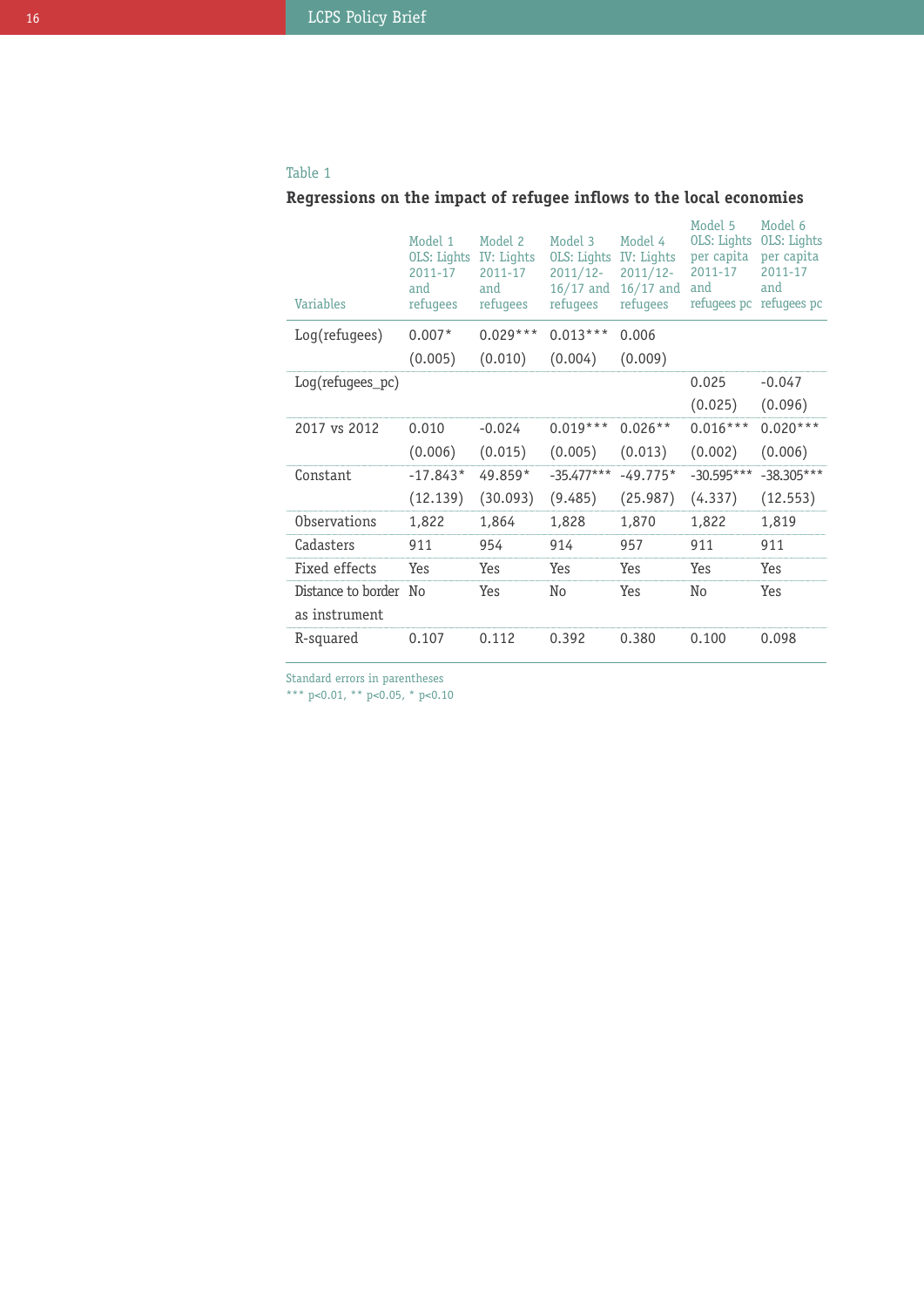## **Biobliography**

Akgündüz, Yusuf, Marcel van den Berg, and Wolter H.J. Hassink. 'The Impact of Refugee Crises on Host Labor Markets: The Case of the Syrian Refugee Crisis in Turkey.' IZA Discussion Paper Series No. 8841, February 14, 2015. https://papers.ssrn.com/sol3/papers.cfm?abstract\_id=2564974.

Alix-Gacia, Jennifer, Sarah Walker, Anne Bartlett, Harun Onder, and Apurva Sanghi. 'Do Refugee Camps Help or Hurt Hosts? The Case of Kakuma, Kenya.' *Journal of Development Economics,* no. 130 (2018): 66–83.

Angrist, Joshua D., and Adriana D. Kugler. 'Protective or Counter-Productive? Labour Market Institutions and the Effect of Immigration On Natives.' *The Economic Journal* 113, no. 488 (2003).

Bağır, Yusuf Kenan. 'Impact of the Syrian Refugee Influx on Turkish Native Workers: An Ethnic Enclave Approach.' *Central Bank Review* 18, no. 4 (2018): 129–47.

Beegle, Kathleen, Calogero Carletto, and Kristen Himelein. 'Reliability of Recall in Agricultural Data.' *Journal of Development Economics* 98, no. 1 (2012): 34–41.

Cengiz, Doruk, and Hasan Tekguc. 'Is It Merely A Labor Supply Shock? Impacts of Syrian Migrants on Local Economies in Turkey.' ASSA 2018 Annual Meeting, 1–68, 2017.

https://www.aeaweb.org/conference/2018/preliminary/paper/H4Zdyrdr.

Ceritoglu, Evren, H. Burcu Gurcihan Yunculer, Huzeyfe Torun, and Semih Tumen. 'The Impact of Syrian Refugees on Natives' Labor Market Outcomes in Turkey: Evidence from a Quasi-Experimental Design.' *IZA Journal of Labor Policy* 6, no. 1 (2017).

Chaaban, Jad. 'Should Lebanon Get More Funds for Hosting Refugees?' Refugees News | Al Jazeera. Al Jazeera, April 5, 2017. https://www.aljazeera.com/indepth/features/2017/04/lebanon-funds-hosting-refugees-170405082414586.html.

Chen, Xi, and William D. Nordhaus. 'Using Luminosity Data as a Proxy for Economic Statistics.' *Proceedings of the National Academy of Sciences of the United States of America* 108, no. 21 (2011): 8589–94.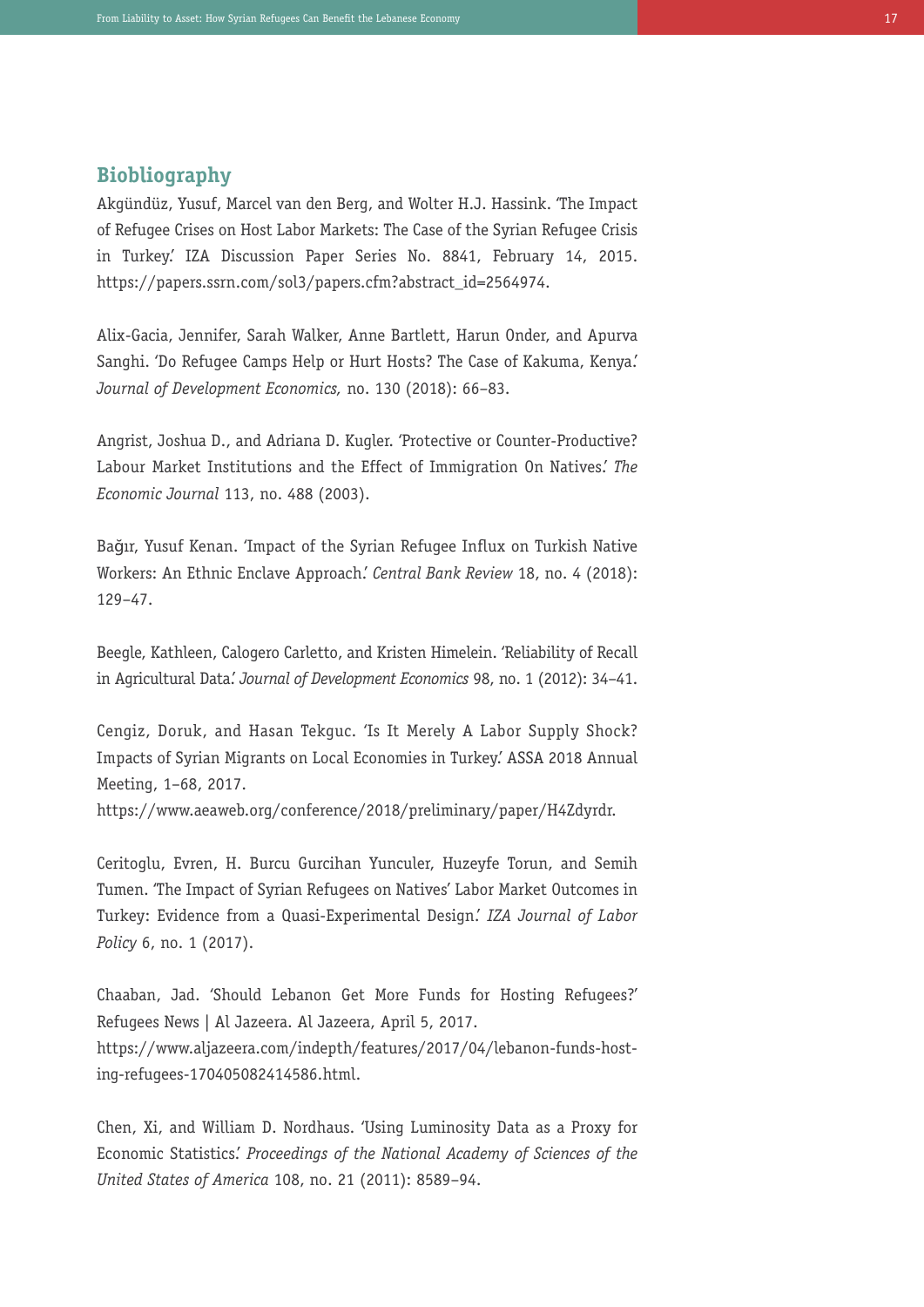Esen, Ôguz, and Ayla O. Binatli. 'The Impact of Syrian Refugees on the Turkish Economy: Regional Labour Market Effects.' *Social Sciences* 6, no. 4 (2017).

Fallah, Belal, Caroline Krafft, and Jackline Wahba. 'The Impact of Refugees on Employment and Wages in Jordan.' *Journal of Development Economics,* no. 139 (2019): 203–16.

Garrote-Sanchez, Daniel. 'Combating Corruption, a Necessary Step Toward Improving Infrastructure.' LCPS, 2018. http://www.lcps-lebanon.org/publication.php?id=319.

Henderson, J. Vernon, Adam Storeygard, and David N Weil. 'Measuring Economic Growth from Outer Space.' *American Economic Review 102,* no. 2 (2012): 994–1028.

'Impact of Humanitarian Aid on the Lebanese Economy - Lebanon.' ReliefWeb, 2015. https://reliefweb.int/report/lebanon/impact-humanitarian-aid-lebaneseeconomy.

'Lebanon - Economic and Social Impact Assessment of the Syrian Conflict.' World Bank, n.d.

https://documents.worldbank.org/en/publication/documents-reports/documentdetail/925271468089385165/lebanon-economic-and-social-impactassessment-of-the-syrian-conflict.

Maystadt, Jean-François, and Gilles Duranton. 'The Development Push of Refugees: Evidence from Tanzania.' *Journal of Economic Geography* 19, no. 2 (2018): 299–334.

Ruiz, Isabel, and Carlos Vargas-Silva. 'The Labor Market Impacts of Forced Migration.' *American Economic Review* 105, no. 5 (2015): 581–86.

Ruiz, Isabel, and Carlos Vargas-Silva. 'The Economics of Forced Migration.' *The Journal of Development Studies* 49, no. 6 (2013): 772–84.

Taylor, Edward, Mateusz J. Filipski, Mo Alloush, and Anubhab Gupta. 'Economic Impact of Refugees.' *Proceedings of the National Academy of Sciences* 113, no. 27 (2016): 7449–53.

Tumen, Semih. 'The Economic Impact of Syrian Refugees on Host Countries: Quasi-Experimental Evidence from Turkey.' *American Economic Review* 106, no. 5 (2016): 456–60.